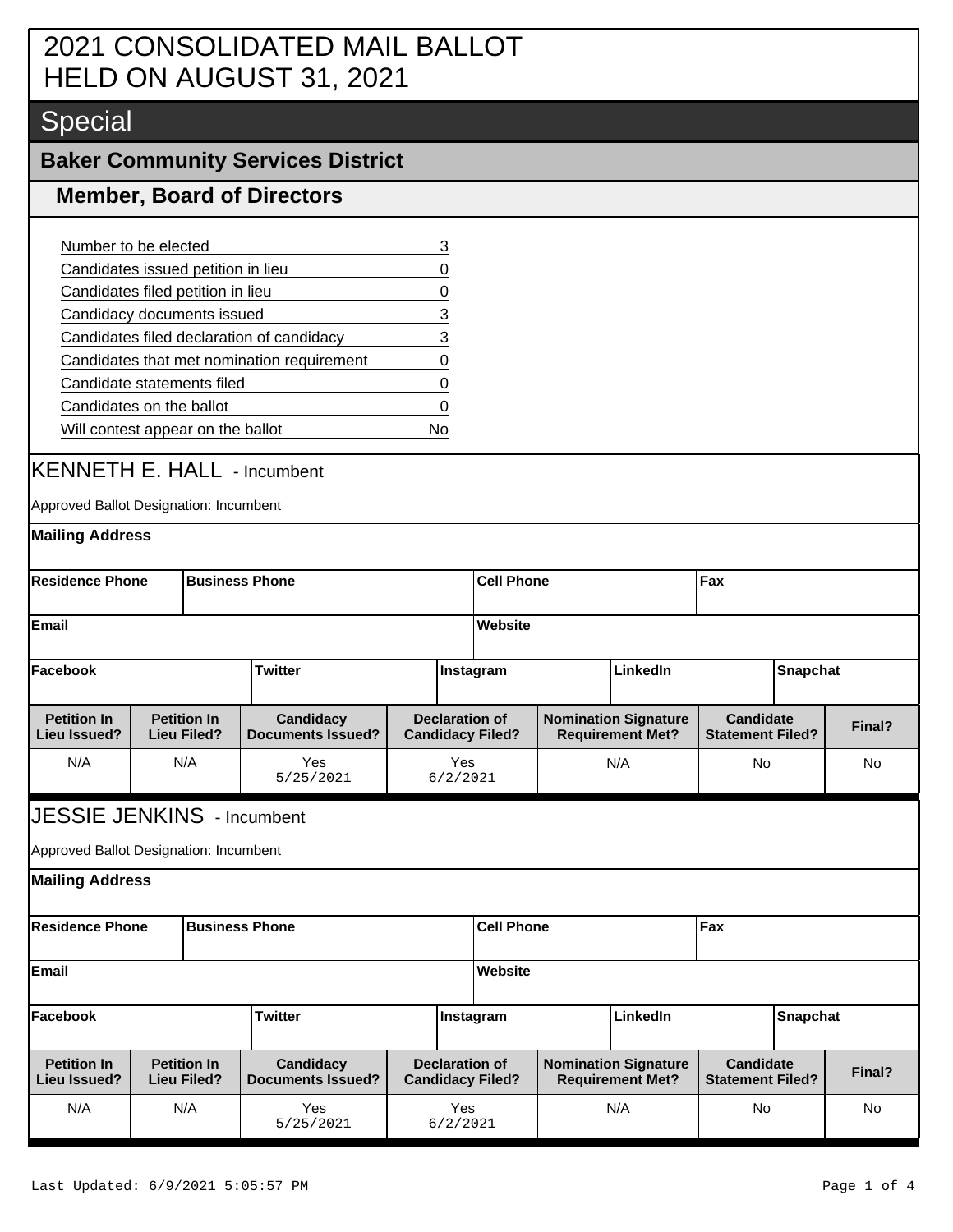| <b>RICHARD JOHNSON</b> - Incumbent                                                                                                                                   |                                                                              |     |                                                        |  |                                             |  |        |  |           |  |           |
|----------------------------------------------------------------------------------------------------------------------------------------------------------------------|------------------------------------------------------------------------------|-----|--------------------------------------------------------|--|---------------------------------------------|--|--------|--|-----------|--|-----------|
| Approved Ballot Designation: Incumbent                                                                                                                               |                                                                              |     |                                                        |  |                                             |  |        |  |           |  |           |
| <b>Mailing Address</b><br>PO BOX 339 BAKER CA 92309                                                                                                                  |                                                                              |     |                                                        |  |                                             |  |        |  |           |  |           |
|                                                                                                                                                                      | Fax<br><b>Business Phone</b><br><b>Cell Phone</b><br><b>IResidence Phone</b> |     |                                                        |  |                                             |  |        |  |           |  |           |
| Email                                                                                                                                                                | Website                                                                      |     |                                                        |  |                                             |  |        |  |           |  |           |
| Twitter<br>Facebook<br><b>LinkedIn</b><br><b>Snapchat</b><br>Instagram                                                                                               |                                                                              |     |                                                        |  |                                             |  |        |  |           |  |           |
| <b>Petition In</b><br><b>Petition In</b><br><b>Declaration of</b><br>Candidacy<br><b>Documents Issued?</b><br>Lieu Issued?<br>Lieu Filed?<br><b>Candidacy Filed?</b> |                                                                              |     | <b>Nomination Signature</b><br><b>Requirement Met?</b> |  | <b>Candidate</b><br><b>Statement Filed?</b> |  | Final? |  |           |  |           |
| N/A                                                                                                                                                                  |                                                                              | N/A | Yes<br>6/1/2021                                        |  | Yes<br>6/4/2021                             |  | N/A    |  | <b>No</b> |  | <b>No</b> |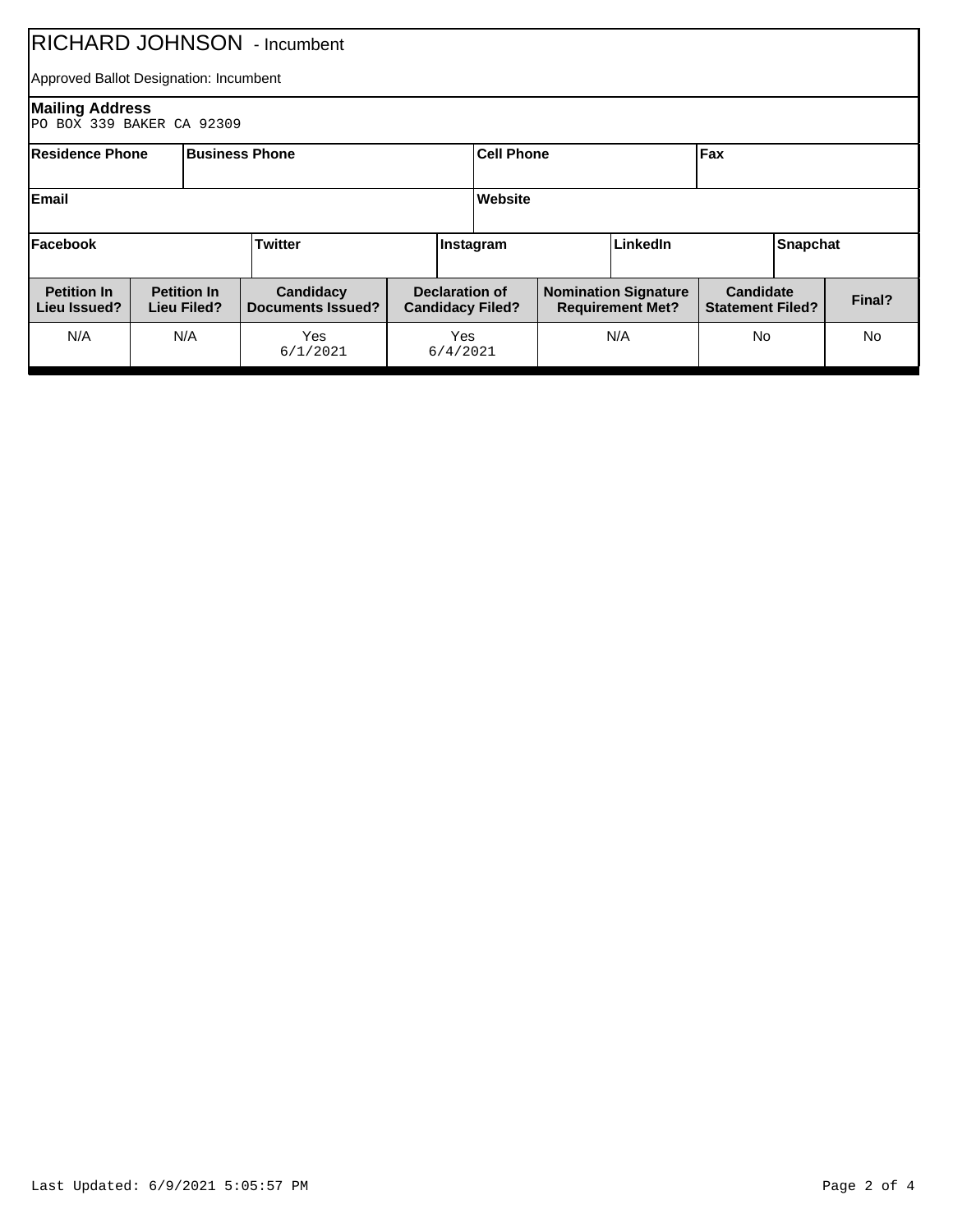|                                                                |  |                                          | <b>Mariana Ranchos County Water District</b>                 |  |                       |                                                  |                                                        |                                                        |                                             |  |        |  |
|----------------------------------------------------------------|--|------------------------------------------|--------------------------------------------------------------|--|-----------------------|--------------------------------------------------|--------------------------------------------------------|--------------------------------------------------------|---------------------------------------------|--|--------|--|
|                                                                |  |                                          | <b>Member, Board of Directors</b>                            |  |                       |                                                  |                                                        |                                                        |                                             |  |        |  |
| Number to be elected                                           |  |                                          |                                                              |  | 3                     |                                                  |                                                        |                                                        |                                             |  |        |  |
| Candidates issued petition in lieu                             |  |                                          |                                                              |  | 0                     |                                                  |                                                        |                                                        |                                             |  |        |  |
| Candidates filed petition in lieu                              |  |                                          |                                                              |  | 0                     |                                                  |                                                        |                                                        |                                             |  |        |  |
| Candidacy documents issued                                     |  |                                          |                                                              |  | 3                     |                                                  |                                                        |                                                        |                                             |  |        |  |
|                                                                |  |                                          | Candidates filed declaration of candidacy                    |  | 3                     |                                                  |                                                        |                                                        |                                             |  |        |  |
|                                                                |  |                                          | Candidates that met nomination requirement                   |  | 0                     |                                                  |                                                        |                                                        |                                             |  |        |  |
| Candidate statements filed                                     |  |                                          |                                                              |  | 0                     |                                                  |                                                        |                                                        |                                             |  |        |  |
| Candidates on the ballot                                       |  |                                          |                                                              |  | 0                     |                                                  |                                                        |                                                        |                                             |  |        |  |
| Will contest appear on the ballot                              |  |                                          |                                                              |  | No                    |                                                  |                                                        |                                                        |                                             |  |        |  |
| IMICHAEL J. RICOTTA JR                                         |  |                                          |                                                              |  |                       |                                                  |                                                        |                                                        |                                             |  |        |  |
| Approved Ballot Designation: Educator                          |  |                                          |                                                              |  |                       |                                                  |                                                        |                                                        |                                             |  |        |  |
| <b>Mailing Address</b>                                         |  |                                          |                                                              |  |                       |                                                  |                                                        |                                                        |                                             |  |        |  |
| <b>Residence Phone</b>                                         |  |                                          | <b>Business Phone</b><br>$(714)451-6457$                     |  | <b>Cell Phone</b>     |                                                  |                                                        |                                                        | Fax                                         |  |        |  |
| Email<br>information@homerunusa.org                            |  |                                          |                                                              |  |                       | Website                                          | www.homerunusa.org                                     |                                                        |                                             |  |        |  |
| Facebook                                                       |  |                                          | <b>Twitter</b>                                               |  |                       | Instagram                                        |                                                        | LinkedIn                                               | Snapchat                                    |  |        |  |
| <b>Petition In</b><br><b>Lieu Issued?</b>                      |  | <b>Petition In</b><br><b>Lieu Filed?</b> | Candidacy<br><b>Documents Issued?</b>                        |  |                       | <b>Declaration of</b><br><b>Candidacy Filed?</b> |                                                        | <b>Nomination Signature</b><br><b>Requirement Met?</b> | <b>Candidate</b><br><b>Statement Filed?</b> |  | Final? |  |
| N/A                                                            |  | N/A                                      | Yes<br>5/17/2021                                             |  | Yes<br>5/17/2021      |                                                  |                                                        | N/A                                                    | No                                          |  | No     |  |
| PATRICIA A. STILES - Incumbent                                 |  |                                          |                                                              |  |                       |                                                  |                                                        |                                                        |                                             |  |        |  |
|                                                                |  |                                          | Approved Ballot Designation: No Ballot Designation Requested |  |                       |                                                  |                                                        |                                                        |                                             |  |        |  |
| <b>Mailing Address</b>                                         |  |                                          |                                                              |  |                       |                                                  |                                                        |                                                        |                                             |  |        |  |
| <b>Residence Phone</b>                                         |  |                                          | <b>Business Phone</b>                                        |  |                       | <b>Cell Phone</b><br>Fax                         |                                                        |                                                        |                                             |  |        |  |
| Website<br><b>Email</b>                                        |  |                                          |                                                              |  |                       |                                                  |                                                        |                                                        |                                             |  |        |  |
| Facebook<br><b>Twitter</b>                                     |  |                                          |                                                              |  | LinkedIn<br>Instagram |                                                  | Snapchat                                               |                                                        |                                             |  |        |  |
| <b>Petition In</b><br><b>Lieu Issued?</b>                      |  | <b>Petition In</b><br><b>Lieu Filed?</b> | Candidacy<br><b>Documents Issued?</b>                        |  |                       | <b>Declaration of</b><br><b>Candidacy Filed?</b> | <b>Nomination Signature</b><br><b>Requirement Met?</b> |                                                        | <b>Candidate</b><br><b>Statement Filed?</b> |  | Final? |  |
| N/A<br>N/A<br>Yes<br>Yes<br>N/A<br>No<br>5/20/2021<br>6/2/2021 |  |                                          |                                                              |  |                       |                                                  | No                                                     |                                                        |                                             |  |        |  |